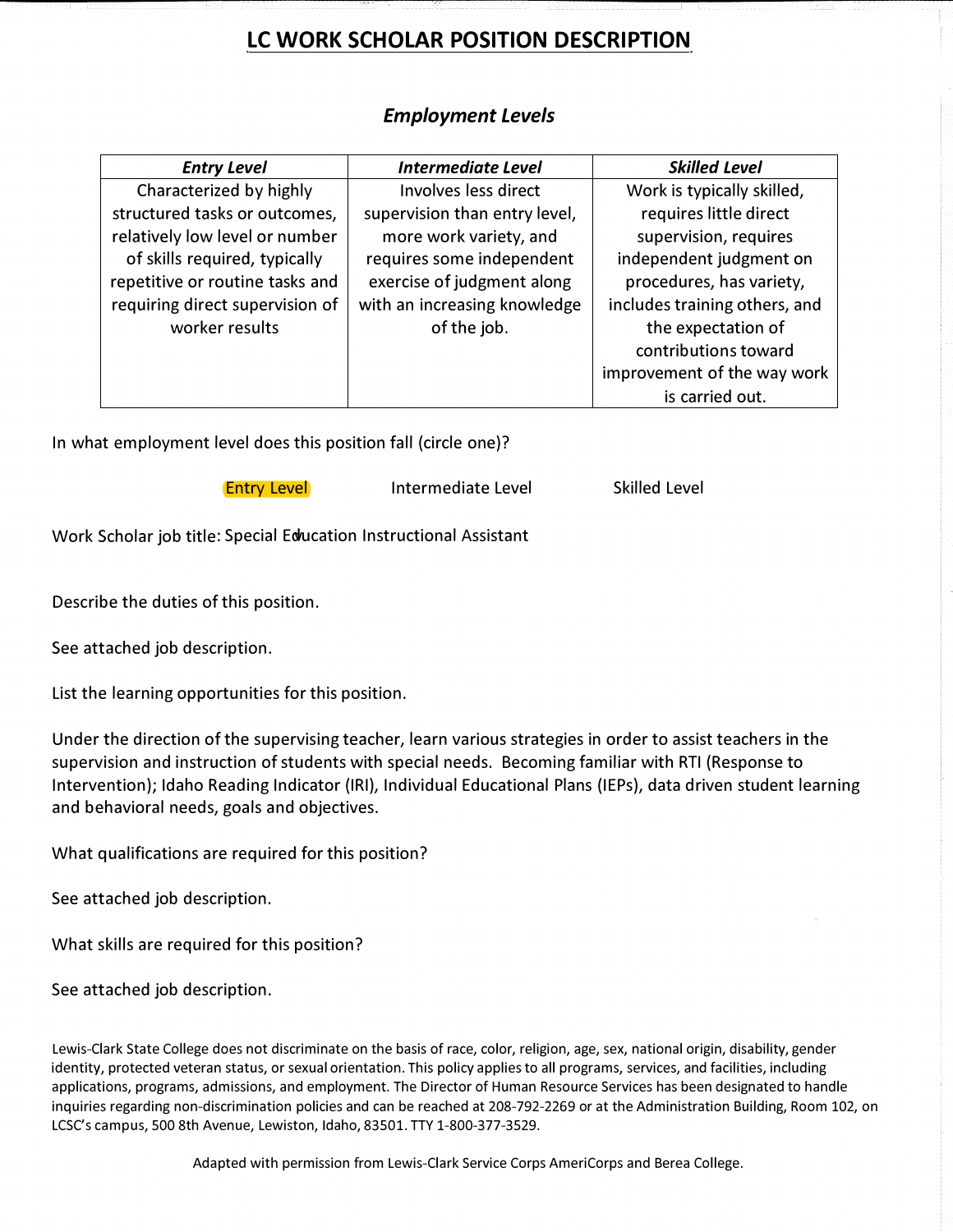## **JOB DESCRIPTION**

## **JOB TITLE: Special Education Instructional Assistant**

#### Report Identification Code: edispa

**Job Purpose Statement:** Under the supervision of the Special Education Teacher, the "Special Education Instructional Assistant" is responsible for assisting in the supervision and instruction of special education/needs students. Duties also include assisting students by providing for special health care needs.

#### **Essential Job Functions:**

- Assists students with personal care, mobility, communication and self-help tasks for the purpose of functioning in the school setting.
- \* **Assists** students with special needs for the purpose of fostering greater independence and functionality.
- Assists teachers for the purpose of implementing individual student plans.
- \* **Develops** instructional materials under the direction of the teacher for the purpose of enhancing student learning.
- \* **Instructs** students for the purpose of enhancing student growth in skills and knowledge.
- **Maintains** student records and classroom equipment for the purpose of identifying changes in student skills and ensuring a safe and appropriate learning environment.
- \* **Models** appropriate behaviors for the purpose of providing appropriate model for student observation and imitation.
- \* **Provides** information to appropriate staff for the purpose of enhancing student learning and individual student plans.

#### **Other Job Functions:**

- \* **Assists** other personnel as may be required for the purpose of supporting them in the completion of their work activities.
- \* **Participates** in various meetings and training sessions for the purpose of sharing information and/or improving skills/knowledge.

#### **Job Requirements - Qualifications:**

- **Experience Required:** Some job-related experience
- \* **Skills, Knowledge and/or Abilities Required:**

*Skills to:* perform basic clerical functions; perform basic arithmetic calculations; operate standard office equipment including pertinent computer applications; use English in both written and verbal form to communicate effectively with students and staff; use correct grammar, punctuation and spelling; and provide for special health care and life-sustaining needs of students.

*Knowledge of:* principles of child development and instructional processes; and rules and regulations of assignment building/classroom.

*Abilities to:* understand and address students with special needs; understand and carry out oral and written instructions; maintain confidentiality of student records; meet schedules and